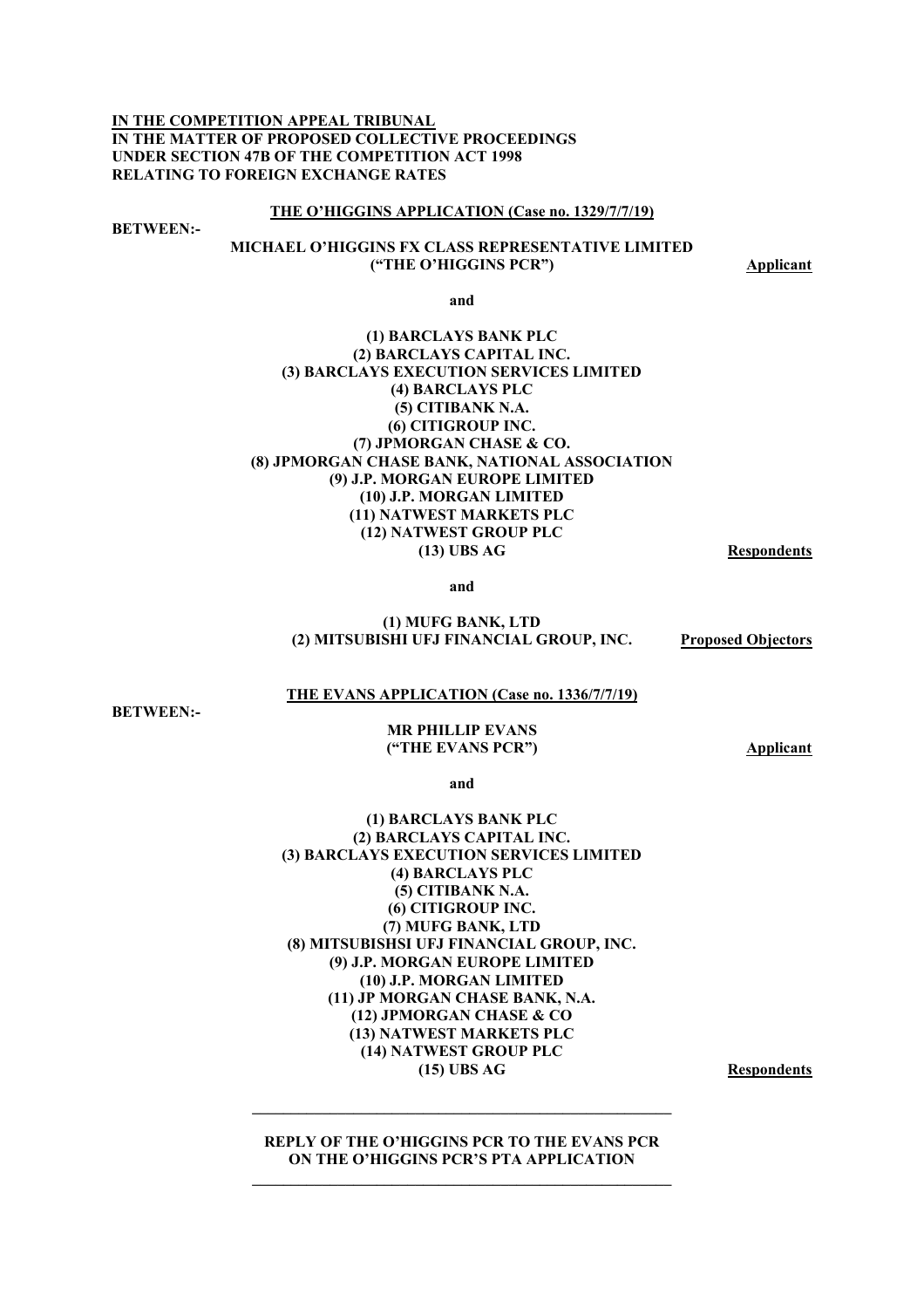1. The response of the Evans PCR to the O'Higgins PCR's application for permission to appeal (the "**Evans PTA Response**") contends that: (a) the Court of Appeal has no jurisdiction to hear an appeal on what the Evans PCR calls the 'Carriage Issue', or on any other issues absent a successful judicial review on the 'Carriage Issue'; and (b) in any event the O'Higgins PCR's appeal on the 'Carriage Issue' raises no point of law. Both contentions are wrong.

## **Proper characterisation of the decision which the O'Higgins PCR seeks to appeal**

2. The Evans PCR sows confusion by seeking to fragment the decision of the Tribunal. The core decision of the Tribunal which the O'Higgins PCR seeks to appeal is the single decision that the O'Higgins PCR anticipates will be embodied in the Tribunal's order – namely, that the O'Higgins PCR's application to proceed as class representative by way of opt-out proceedings will be stayed or struck out. The O'Higgins PCR had contended (and wishes to contend on appeal) that the proper order is one in which it is certified as the class representative in opt-out proceedings. The O'Higgins PCR therefore seeks permission to appeal against that decision and wishes to invite the Court of Appeal to make the alternative order it sought (or alternatively to remit the issue to the Tribunal for redetermination).

## **Jurisdiction**

- 3. The Evans PCR takes the position that the Tribunal has no jurisdiction to grant permission in respect of what he calls the 'Carriage Issue', on the claimed basis that the outcome on the 'Carriage Issue' is to be considered a discrete decision separate from the remainder of the Judgment and it is not a decision as to the amount of damages within the meaning of s.49(1A)(a) of the 1998 Act. In consequence, says the Evans PCR, the remainder of the O'Higgins PCR's appeal is academic.
- 4. The O'Higgins PCR intends to issue a protective claim for judicial review of the Tribunal's judgment, including in respect of the 'Carriage Issue'.<sup>1</sup>

<sup>1</sup> The O'Higgins PCR reserved its right to bring judicial review proceedings in para. 1 of its grounds of appeal dated 21 April 2022. Now that it is clear from the Evans PCR's 12 May 2022 submissions that the Evans PCR contests the Court of Appeal's jurisdiction to entertain an appeal by the O'Higgins PCR, the O'Higgins PCR will shortly be sending a letter before claim with a view to issuing a judicial review claim form on a protective basis.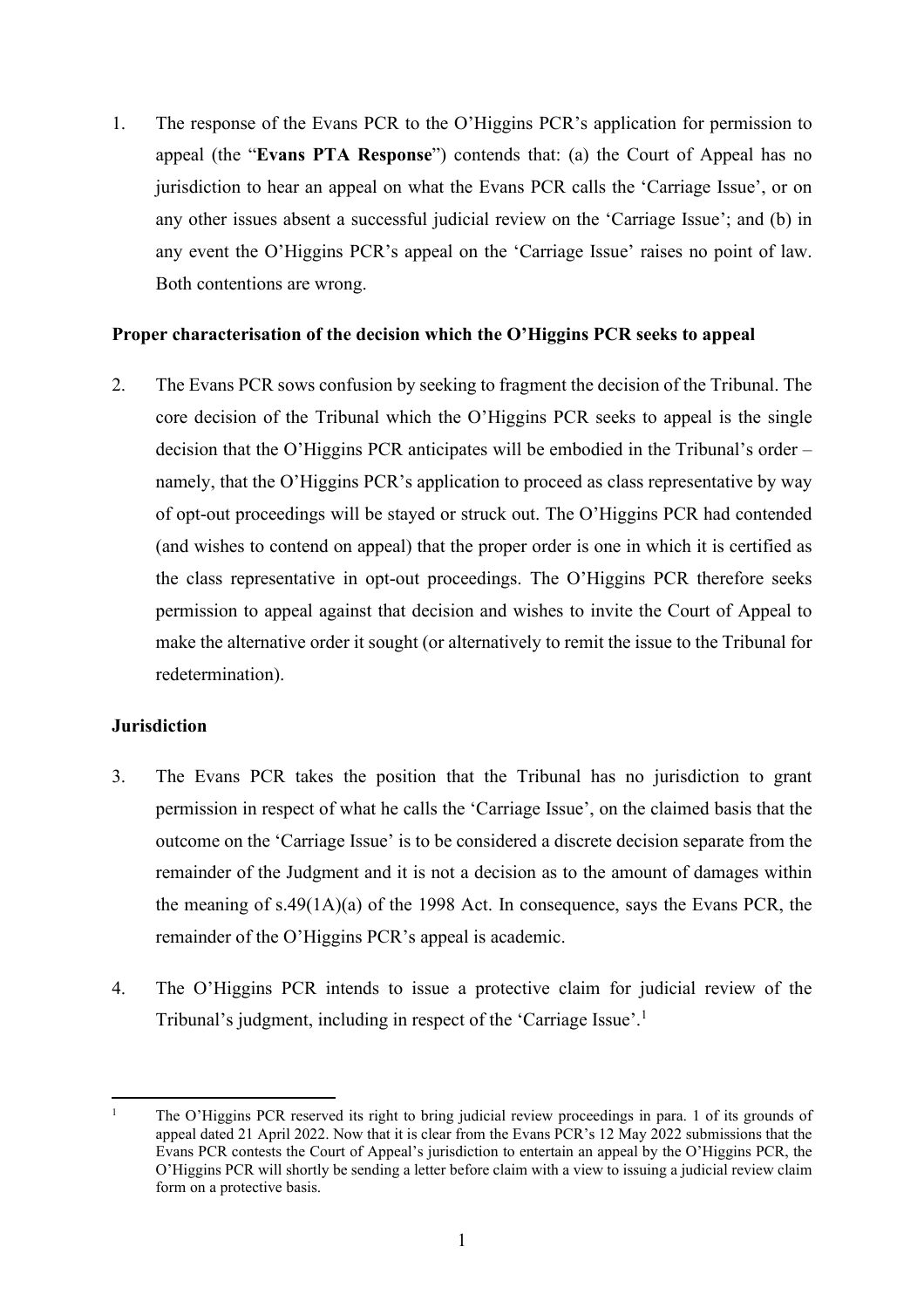- 5. However, the Evans PCR is wrong to say that the Tribunal does not have jurisdiction on this point.
- 6. It may be noted at the outset that the Evans PCR's current position is flatly contrary to the position adopted in clear terms by his counsel at the first CMC on 13 February 2020 listed to consider the way in which the 'carriage dispute' should be heard. On that occasion, counsel for the Evans PCR, invoking the (at that time recent) *Merricks*  precedent, explained that the Evans PCR's position was that any challenge to a decision on the award of a CPO, including in relation to the "*carriage motion*", would be "*subject to the appellate jurisdiction rather than challengeable by way of judicial review*": Transcript, lines 14-21 **{E/15/51-52}**. That was said to be because, following a decision on carriage, "*the unsuccessful applicant, obviously, would have had their day, their claim would be over*", and so it was submitted that the proper way to proceed would be by way of an appeal.
- 7. It is respectfully submitted that this was the correct analysis. As noted above, the effect of the Tribunal's decision is that the O'Higgins PCR's claim cannot proceed. It puts the O'Higgins PCR's damages claim to an end. In consequence, the appropriate way to challenge the Tribunal's judgment, including the carriage element, is by way of appeal.
- 8. Further and in any event, the consequence of the Tribunal's *obiter* decision on carriage – were, in the fullness of time, the Evans PCR and not the O'Higgins PCR to be certified as a class representative in opt-out proceedings – will be significantly to narrow the scope and number of transactions covered by the proceedings, as compared with the transactions which would have been covered by opt-out proceedings led by the O'Higgins PCR as class representative. That is because – as indeed was noted at para. 1 of the O'Higgins PCR's grounds of appeal – the O'Higgins PCR's proposed class is wider than the Evans PCR's proposed class, so that the refusal to certify the O'Higgins PCR as class representative amounts to a denial of damages to the O'Higgins PCR's class at least to that extent.
- 9. This point is relied on at paras.  $5(2)(b)(i)$  and  $5(4)(d)(ii)$  of the O'Higgins PCR's grounds of appeal. In particular, the difference between the O'Higgins PCR's class definition and the Evans PCR's class definition is that, while both class definitions encompass both spot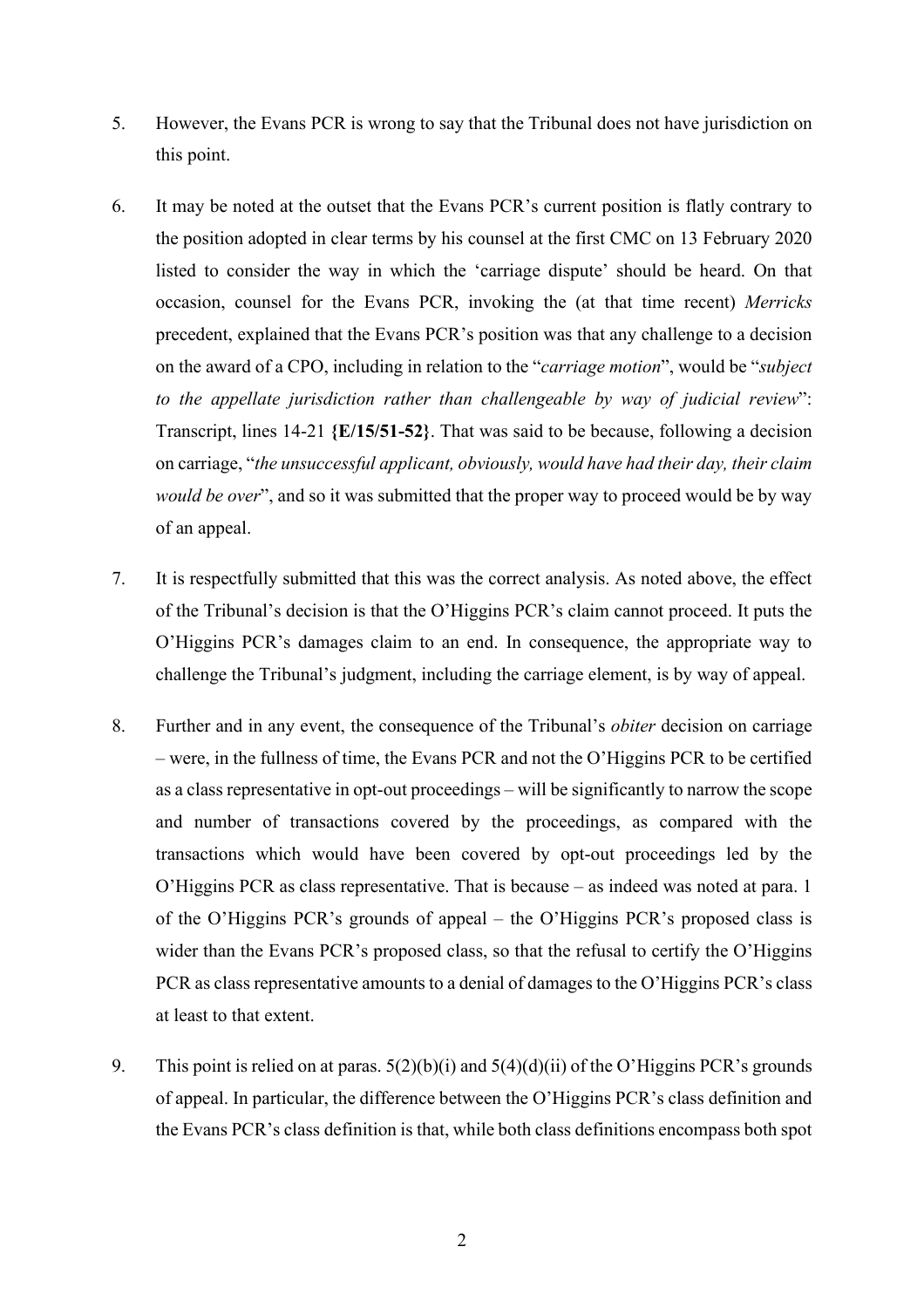and outright forward transactions, $2$  the Evans PCR's class definition expressly excludes (a) transactions at the 'fix' (i.e., transactions to execute a spot or outright forward transaction at a specified benchmark rate – as identified at recitals  $9(3)$  and 55 of the Commission's Decisions) and (b) transactions resulting from a class member leaving a limit order or a resting order (e.g. a 'take profit' or 'stop loss' order – as identified at recitals  $9(2)$  and 55 of the Commission's Decisions).<sup>3</sup> The O'Higgins PCR's class definition includes transactions falling into these two categories, which the O'Higgins PCR's expert considers highly likely also to have been affected by the cartel conduct.<sup>4</sup> The O'Higgins PCR's class definition covers all three types of order identified by the European Commission in recitals 9 and 55 of the Decisions, while the Evans' class captures only one.

- 10. The consequence of the exclusion of these transactions from the Evans PCR's class is that, if the Evans PCR's claim rather than the O'Higgins PCR's claim goes ahead:
	- a. Persons will be excluded from the Evans PCR's class who would have been covered by the O'Higgins PCR's class, because (e.g.) they always traded at the fix and did not engage in the 'vanilla' spot and outright forward transactions which are the only focus of the Evans PCR's claim. They will not be able to bring any damages claims at all in respect of the conduct described by the European Commission in its Decisions. A significant number of persons can be expected to have engaged in the transactions covered only by the O'Higgins PCR's class definition; those persons would be entirely excluded from recovering damages through collective proceedings with the Evans PCR as class representative.
	- b. Persons who are members of the Evans PCR's class will find themselves able to claim in respect of only some of their transactions. They will be able to bring some damages claims, but will be prevented from bringing claims covering the full scope of the Decisions and of their losses.
- 11. It follows from this that, even if it were appropriate to dissect the decision and consider the 'Carriage Issue' as a discrete topic when assessing the Court of Appeal's jurisdiction,

 $\overline{2}$  See para. 5(A)-(C) of the O'Higgins PCR's draft CPO at **{MOH-A/1/3}**, and the Evans PCR's class definition at  $\{EV/5/1\}$ .

See (g) and (h) of the definition of "Excluded Transactions" at  ${EV/5/3}$ .<br>4 See Prooden 2, nors 5.5  $C/1/40$ ; Prooden 2, nors 2.4  $C/3/9$ .

See: Breedon 2, para. 5.5 **{C/1/40}**; Breedon 3, para. 2.4 **{C/3/8}**.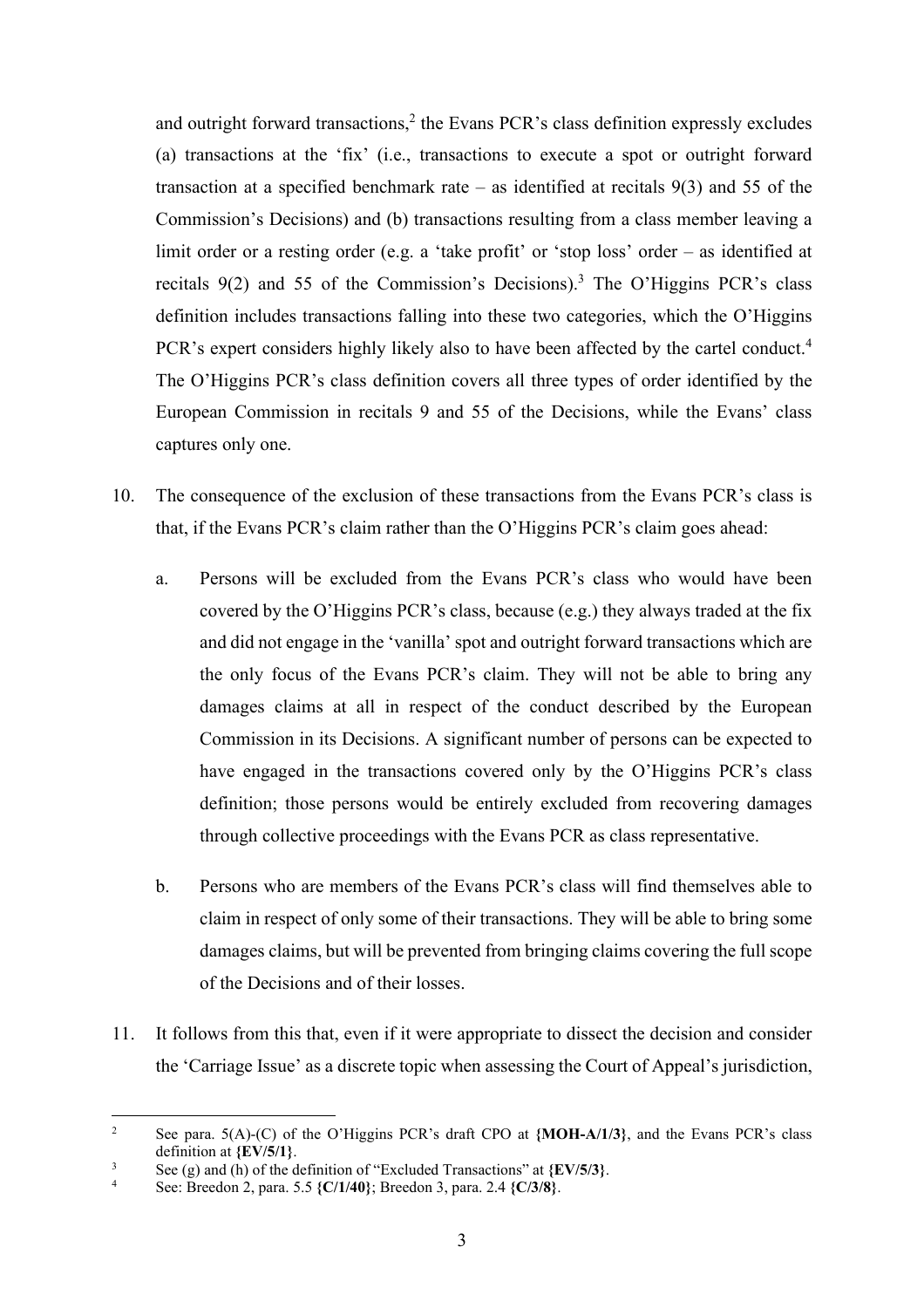the Tribunal's decision on the 'Carriage Issue' amounts to a denial of damages to the class as defined by the O'Higgins PCR because of its *obiter* selection of the class representative putting forward a substantially narrower class definition not capturing the full scope of the Decisions. The submission at para. 6 of the Evans PTA Response that "*the determination of the Carriage Issue does not prevent the proposed class from obtaining an award of damages*" simply ignores the point that the O'Higgins PCR's "*proposed class*" is different from, and larger than, the Evans PCR's class.

12. In short, if the Tribunal's carriage decision stands, the additional claims for damages covered by the O'Higgins PCR's class definition are over. In consequence, there must be jurisdiction to hear an appeal in respect of this issue.

## **The Carriage Issue appeal raises a point of law**

- 13. The Evans PCR next contends that the O'Higgins PCR's appeal on this issue should not be permitted to proceed on the basis of the allegation that it does not raise a point of law.<sup>5</sup> In essence, the Evans PCR's argument is based on the idea that the Tribunal's conclusion rested on a weighing-up of factors, and the appeal court should not interfere with an evaluative decision. He submits that the Tribunal directed itself correctly on principles applicable to the carriage dispute (para. 14 of the Evans PTA Response), and that the conclusion it reached was an evaluative judgment which did not involve any error of law.
- 14. The O'Higgins PCR respectfully disagrees. If the Tribunal has taken into account an irrelevant consideration or failed to take into account a relevant consideration in reaching its conclusion or has failed to adopt a fair procedure, it is no answer to say that it is engaging in an evaluative exercise. The evaluative exercise must still be conducted judicially and lawfully. In particular, as set out in its grounds of appeal:
	- a. The Tribunal's conclusion rests on an error of law in that it impermissibly had regard to the relative merits of the two claims.
	- b. Alternatively, the Tribunal's decision was inadequately reasoned and/or irrational.

<sup>5</sup> As required by s. 49(1A) of the 1998 Act, which applies to the O'Higgins PCR's appeal (please note the correction to the typographical error at para. 1 of the O'Higgins PCR's grounds of appeal).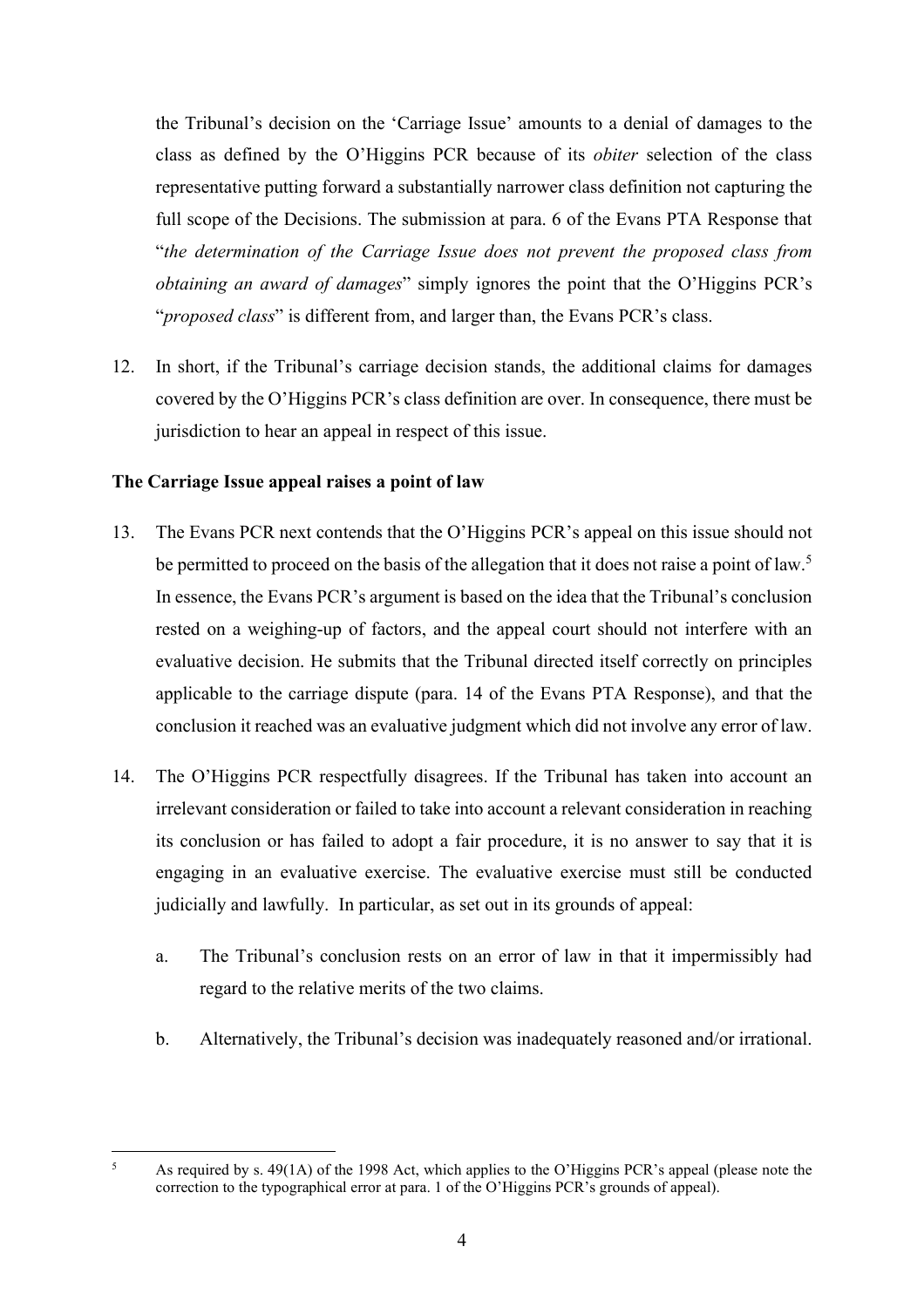## *Error of law in having regard to the relative merits of the two claims*

- 15. The Evans PCR appears to concede, at para. 15(b) of the Evans PTA Response, that it would have been wrong for the Tribunal to engage in an "*impermissible assessment of the relative merits of the two claims*". That reflects the Tribunal's position: the Tribunal itself emphasised, at para. 63 of the Judgment, that its relative assessment of the two applications had "*nothing to do with the merits of the proposed claims*" and at para. 64 emphasised that it was not concerned with the "*substantive merits*" (emphasis original).
- 16. However, the Evans PCR insists that, to "*the contrary*", the Tribunal was entitled to and did engage in "*an appropriate assessment at a high level of the relative plausibility and robustness of each PCR's application, including (but not limited to) their theories of harm*". He continues, at para. 15(b)(i), that "*The Tribunal was entitled to gauge the relative "strength" of the two claims*": para. 15(b)(i).
- 17. The supposed distinction which the Evans PCR is seeking to draw is impossible to understand. The factors mentioned by the Evans PCR all involve an inquiry into the relative substantive merits of the two applications (e.g., the plausibility of the applicants' respective theories of harm). The Tribunal had itself observed, at para. 41 of the Judgment, that the issue of the "*strength of the claims*" is one of merits – yet the Evans PCR is now contending that it is precisely the relative "*strength of the claims*" which the Tribunal took into account in its crucial determination in his favour at para. 389(5) – at para. 15(b)(i) of the Evans PTA Response. The Tribunal's reference to the Evans PCR's claims as representing a "*marginally better attempt at capturing an elusive loss*" can only be read as a reference to the Tribunal's evaluation, as a matter of substance, of the applicants' respective theories of harm as pleaded and supported by their experts.
- 18. In the O'Higgins PCR's submission, the Tribunal took into account the relative substantive merits in reaching its conclusion, and it was wrong in law to do so. It is at least arguable that it was not permissible, at the certification stage, for the Tribunal to seek to resolve carriage on the basis of a relative evaluation of the substantive merits of the case theories of the two applicants. The impermissibility of engaging in any such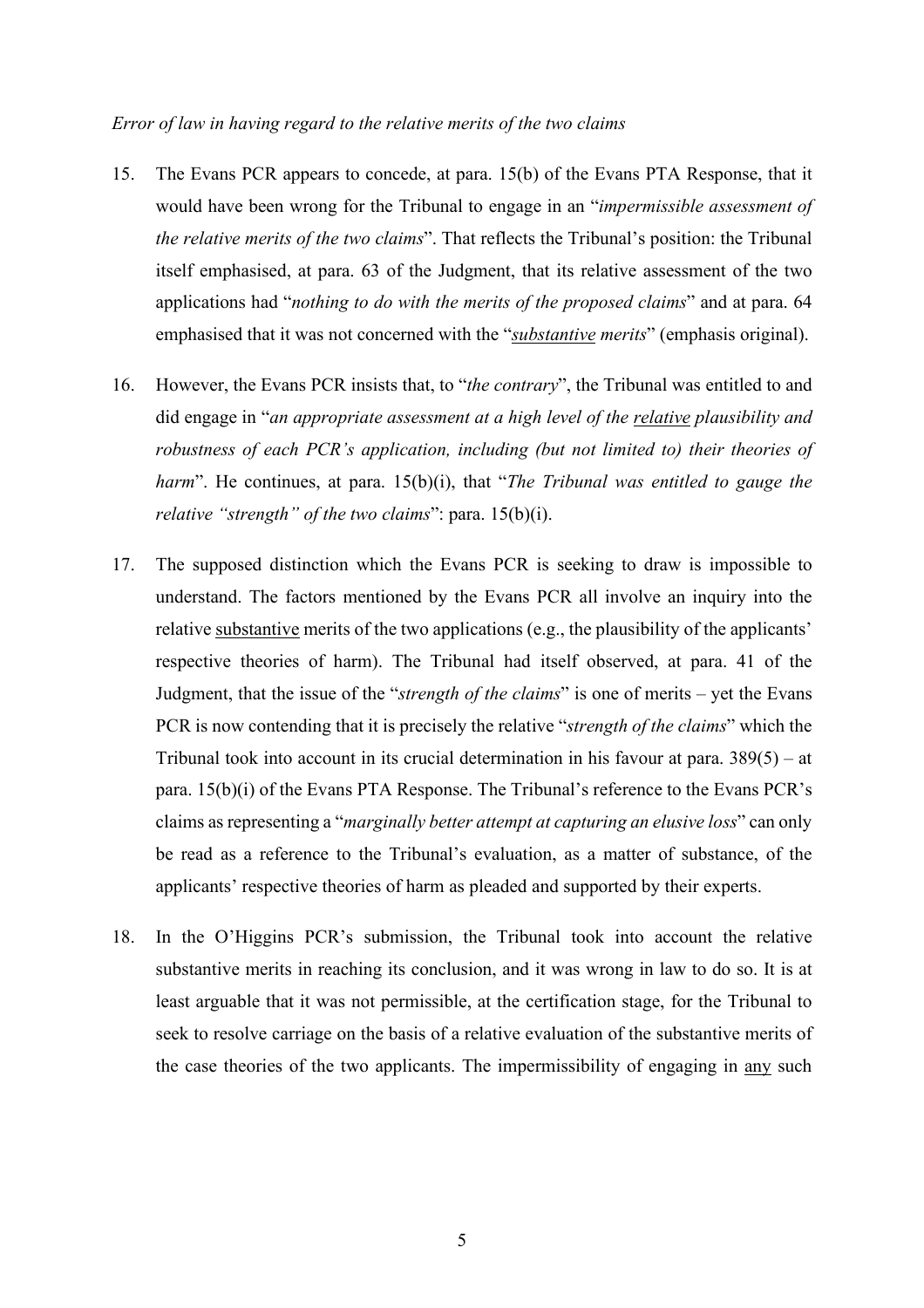relative merits assessment at the interlocutory stage is supported by the recent judgment of the Court of Appeal of *Le Patourel v. BT* [2022] EWCA Civ 593 (see [105]).<sup>6</sup>

- 19. Further, absent the Tribunal's relative evaluation of the merits, based on all other relevant factors evaluated by the Tribunal, the only possible outcome would have been the certification of the O'Higgins PCR in preference to the Evans PCR.
- 20. On this ground alone, Ground 3 of the O'Higgins PCR's appeal raises a point of law on which its appeal has a real prospect of success.

## *Error of law in the approach taken by the Tribunal to reaching its conclusion*

- 21. Further, the meaning of an appeal being "*on a point of law*" extends to consideration of issues which could be raised in proceedings for judicial review, including inadequacy of reasons or irrationality.<sup>7</sup> The O'Higgins PCR's grounds of appeal accordingly rely on: (a) material considerations which the Judgment fails to address; and (b) the fact that the merits assessment at para. 389 of the Judgment is not only unlawful (in taking into account an irrelevant consideration, being the substantive merits), but essentially unreasoned. These are arguable points of law which are capable of being and ought to be considered on appeal.
- 22. As to the particular points made in the Evans PTA Response:
	- a. The detailed criticisms made by the O'Higgins PCR at para. 5(2)(b) of its grounds of appeal, referred to at para. 15(b)(ii) of the Evans PTA Response, represent points which the Tribunal expressly declined to take into account, but ought to have, if it were going to engage in a relative merits assessment in any event (as it ultimately did at para. 389 of the Judgment).
	- b. The comments at para. 15(b)(iii) of the Evans PTA Response show that it has either misunderstood or chooses to mischaracterise the significance of the 'tacit collusion' issue. On the O'Higgins PCR's theory of harm, tacit collusion does not give rise to a distinct head of loss and so the fact that it has not been pleaded as a distinct head of loss is no criticism. It is a 'supporting reason' which has formed

<sup>6</sup> See also the recent judgment in *Consumers' Association v. Qualcomm Incorporated* [2022] CAT 20 at [50]-[52] on the necessarily high-level assessment at the certification stage.<br>  $\frac{7}{2}$  Ning Begun v. Tower Hamlets *I BC* [2000] 1 WI B 306 312 313 (Auld I D

*Nipa Begum v. Tower Hamlets LBC* [2000] 1 WLR 306, 312-313 (Auld LJ).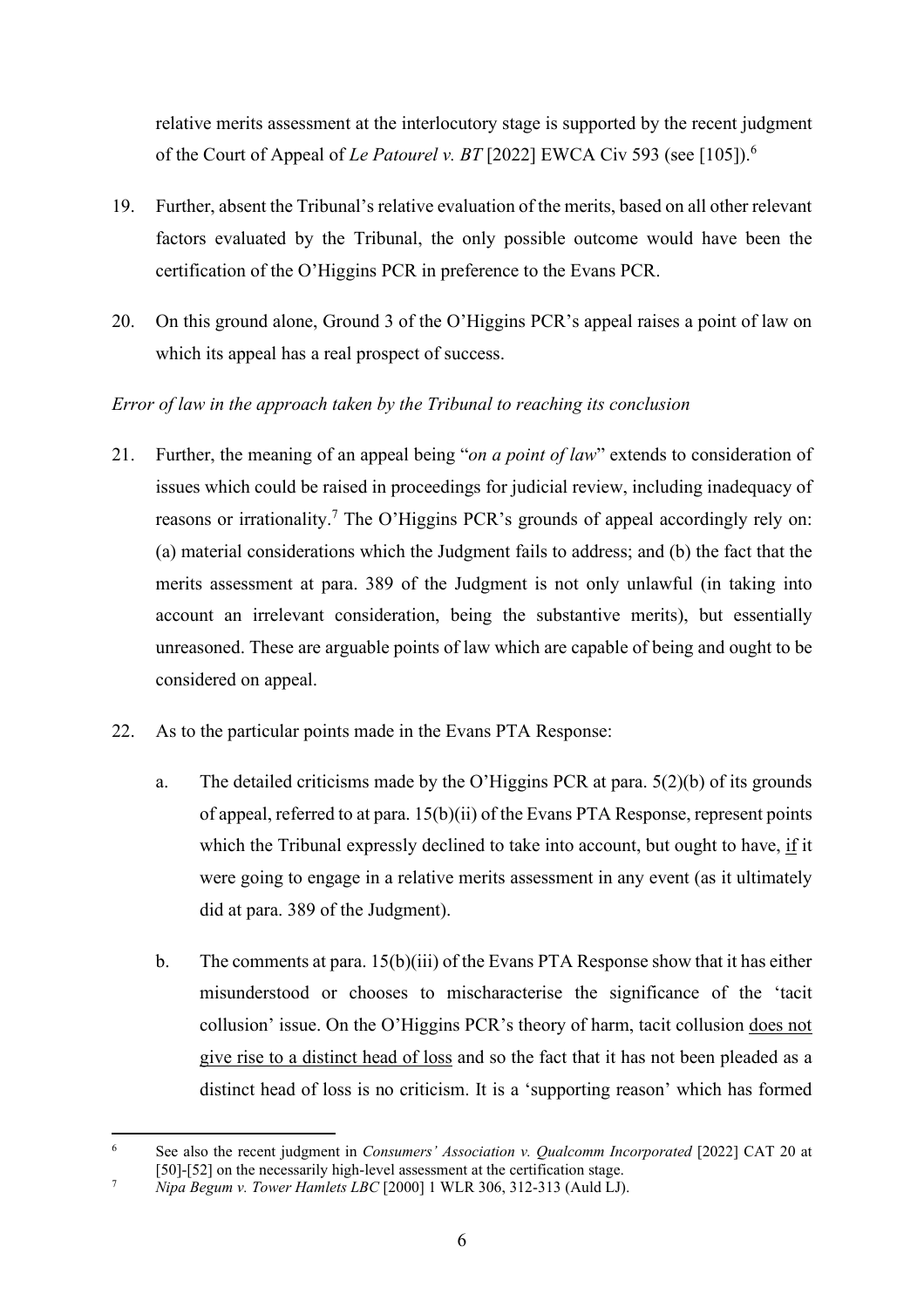part of the theory of harm which has been advanced by the O'Higgins PCR consistently from the outset.<sup>8</sup>

- c. As explained at para. 5(3) of the O'Higgins PCR's grounds of appeal, it does not appear that the Tribunal relied on the issue of timing of filing at all in making its assessment at para. 389 of the Judgment. It said that this issue was "*immaterial*", at para. 349. The Evans PCR misrepresents the position at para. 15(c) of the Evans PTA Response. This factor cannot therefore be used to support the Tribunal's ultimate conclusion, as the Evans PCR contends. To the contrary, the O'Higgins PCR relies on the Tribunal's failure to treat 'first to file' as a positive factor as a misdirection in law and a failure to take into account a relevant consideration, in light of its view that the differences were otherwise extremely marginal (para.  $5(4)(d)(iii)$ ).
- d. As to para. 15(d) of the Evans PTA Response, the essential point is that, in relation to all of these factors, the Tribunal took them into account markedly in the O'Higgins PCR's favour. Based only on those factors, the Tribunal would have been bound to award carriage to the O'Higgins PCR, as explained at para. 5(4) of the O'Higgins PCR's grounds of appeal.
- e. At para. 15(e) of the Evans PTA Response, the Evans PCR argues that the factors mentioned at para. 5(d) of the O'Higgins PCR's grounds of appeal are "*either neutral or misconceived*". This misunderstands the point being made. The O'Higgins PCR does not seek to relitigate these points. Rather, it contends that the Tribunal failed to take them into account properly or at all, and that this amounted to an error of law.
- f. As to para.  $15(g)$ , the Evans PCR suggests that the Tribunal's comments at para. 389 were adequately reasoned in that the expression "*"better thought through" reflected the Tribunal's assessment of the relative "strength" of the two claims*". As noted above, it is the O'Higgins PCR's contention that it was not lawful for the

<sup>8</sup> The point was made by Breedon 1 at para. 6.8(b) as filed with the application. See further, in particular, Bernheim 1, paras. 39 **{MOH-H/0/14}** and 44-48 **{MOH-H/0/16}**; Bernheim 3, paras. 17-20 **{C/4/10}**; O'Higgins PCR's annotations on the Evans PCR's Neutral Statement on Merits, para. 5 **{AB/17/3}**.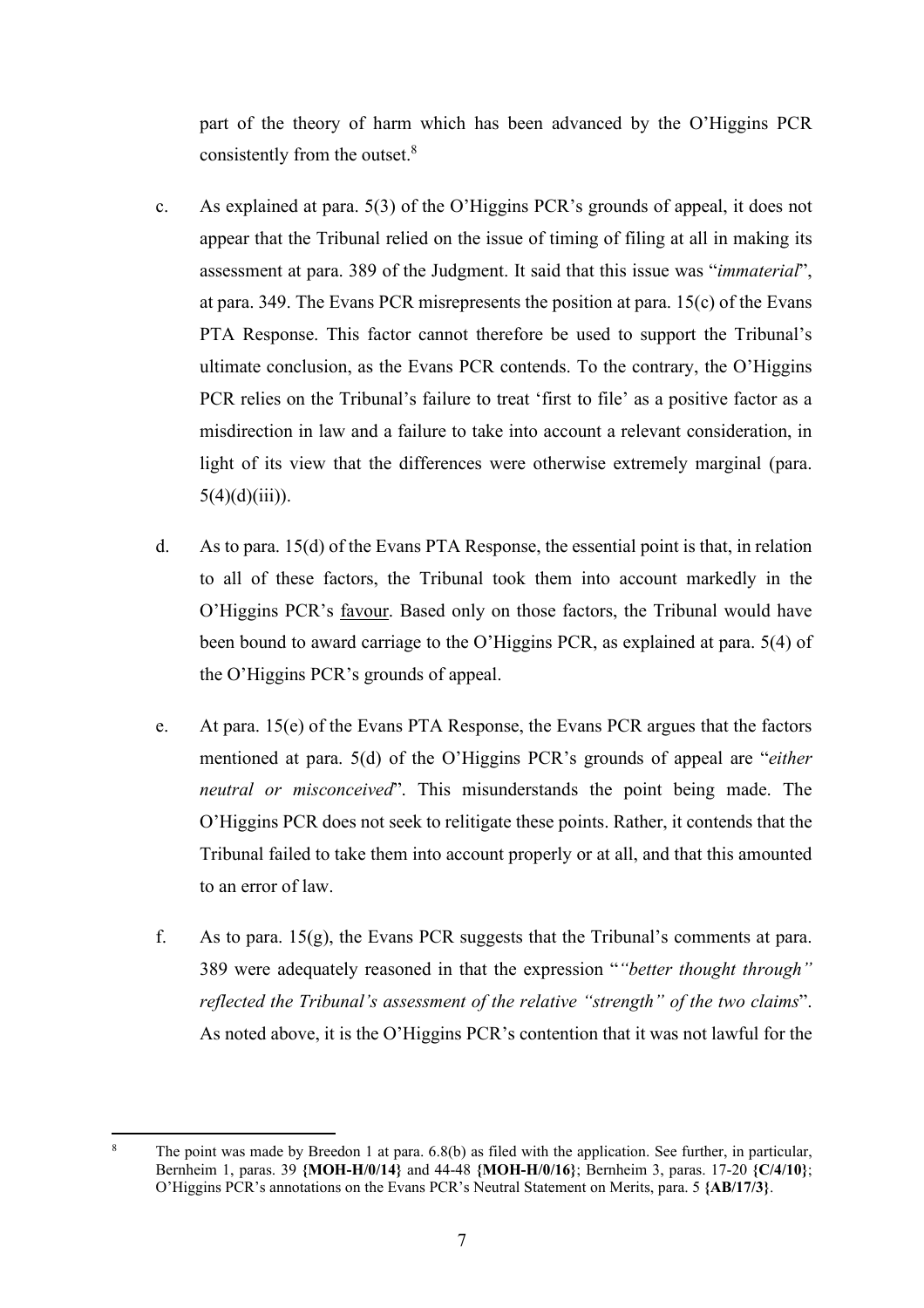Tribunal to seek to embark on such a relative assessment of the merits at the certification stage.

g. Finally, as to para. 15(h) of the Evans PTA Response, the O'Higgins PCR maintains its points at para. 5(7) of its grounds of appeal.

## **Conclusion**

- 23. In the O'Higgins PCR's submission, its appeal on the Carriage Issue (i.e., its Ground 3) raises points of law and has reasonable prospects of success, as explained above.
- 24. Moreover, there is a compelling reason why it should be heard. The Evans PCR agrees that the O'Higgins PCR's Grounds 1 and 2 have good prospects of success and ought to be considered by the Court of Appeal. Further to such consideration, in the event that the Court of Appeal does consider that something has gone wrong, it is highly likely that the CPO applications will need to be heard again, in light of the Court of Appeal's directions as to the proper way to approach such disputes (including the proper approach to the relevance of the merits where market-wide damages are sought). In that event, the Tribunal's current, *obiter* conclusion on the Carriage Issue will have been wholly superseded and it would be helpful for the Court of Appeal either to resolve the Carriage Issue itself or to establish the proper principles on the basis of which it should be reconsidered.
- 25. Justice will require that both applications be assessed against the authoritative standard. It would be wholly wrong for the O'Higgins PCR (with its broader claim reflecting the full scope of the Commission's Decisions) to be shut out now, in particular given the Tribunal's repeated emphasis on the "*extremely marginal*"/"*very marginal*" nature of its decision on the Carriage Issue (Judgment, paras. 389(1) & 409). The key para. 389(4) likewise only suggests that the Evans PCR made a "*marginally better attempt*" than the O'Higgins PCR. This is in circumstances where the Tribunal regarded both claims as liable to be struck out. In short, the Tribunal itself has emphasised that this was a decision which it found difficult, and was a decision taken in a context in which the Tribunal assessed both claims as to be so weak as to be liable to be struck out (assessments that both PCRs contest). It is fair and logical in such circumstances that the Tribunal should grant permission to the O'Higgins PCR to appeal in respect of the Carriage Issue.